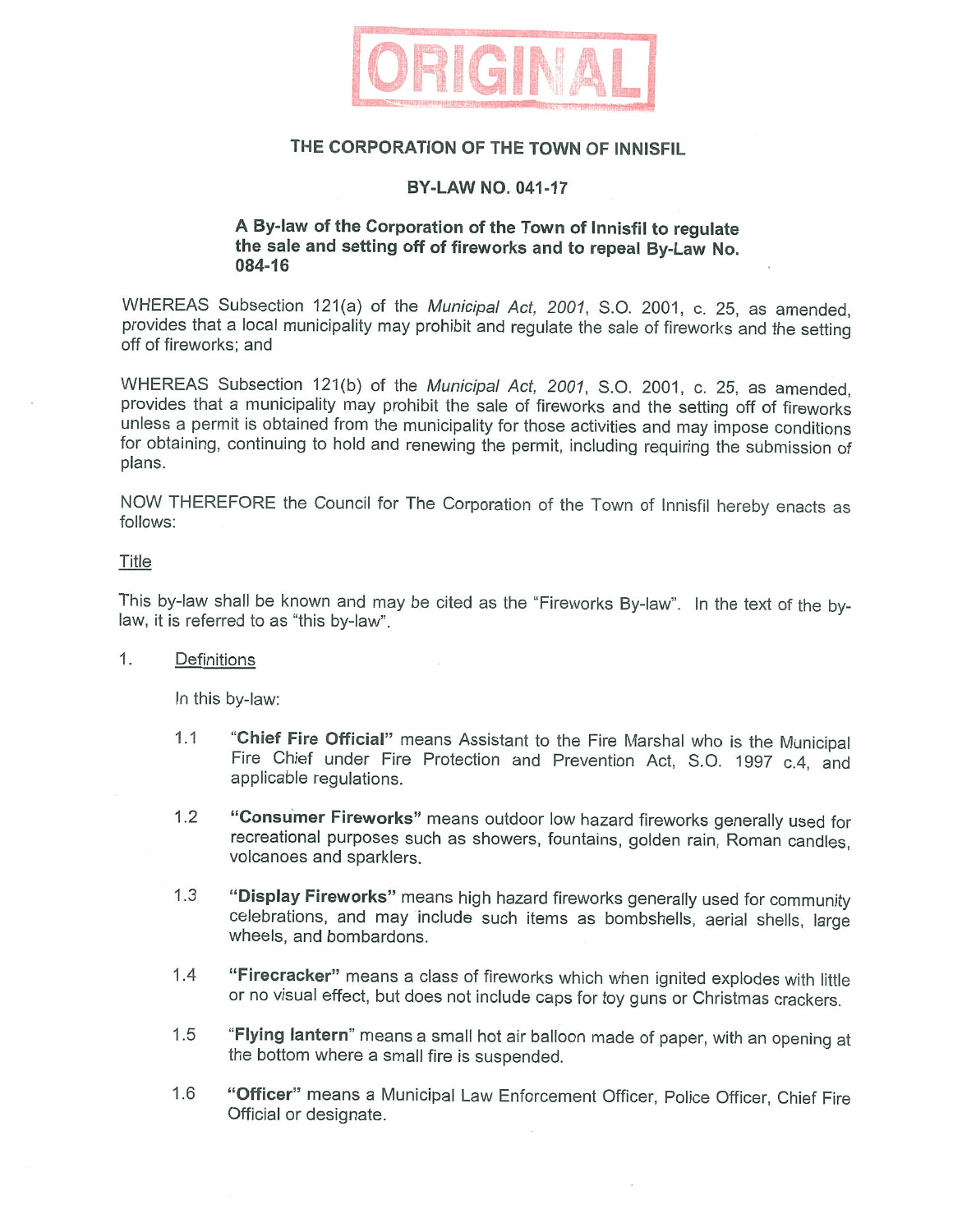## **By-law 041-17**  (Repeals 084-16)

- 1.7 **"Owner"** means any person, firm or corporation having control over any portion of the building or property under consideration and includes the person in the building or property.
- 1.8 **"Town"** means the Corporation of the Town of lnnisfil.

## 2. **General**

2.1 No person shall set off any class of fireworks when a fire ban is in effect as determined by Chief Fire Official.

## 3. **Consumer Fireworks**

- 3.1 Any person wishing to hold a display or set off consumer fireworks on Victoria Day, Canada Day and the two (2) days immediately preceding and/or following each of these days, or on New Year's Eve and New Year's Day is exempt from obtaining a permit from the Town under the provisions of this by-law.
- 3.2 A person may hold a display or set off Consumer Fireworks on any day or days other than those days noted in Section 3.1 during the year provided a permit has been obtained from the Chief Fire Official.

## **3.2.1 No person shall set off Consumer Fireworks on any day or days other than noted in section 3.1 without a permit.**

- 3.3 With the exception noted in Section 3.4, consumer fireworks shall only be set off between dusk and 11:00 p.m.
- 3.4 New Year's Eve celebrations involving Consumer fireworks may be set off between dusk and 1:00 a.m. of the following day.
- 3.5 Consumer fireworks shall only be sold or supplied to persons who have attained the age of eighteen (18) years or older.
- 3.6 When Consumer fireworks are discharged they shall be set off in compliance with the manufacturer's specifications. The person discharging or setting off the Consumer Fireworks shall be responsible for reviewing the manufacturer's specifications and instructions. Consumer Fireworks shall not be discharged or set off in a manner that might create a danger to any person or property.
- 3.7 Consumer fireworks shall not be set off in, on or into any building, structure, or automobile. No fireworks shall be ignited inside of or closer than Sm to any building, tent, trailer, camp, shelter, fence or motor vehicle.
- 3.8 No person shall set off fireworks when the surface wind speed at the time of the display exceeds 40 km/h (kilometers per hour).
- 3.9 Consumer fireworks shall not be set off on or into any public roadway, highway, street, land, boulevard, or roundabout.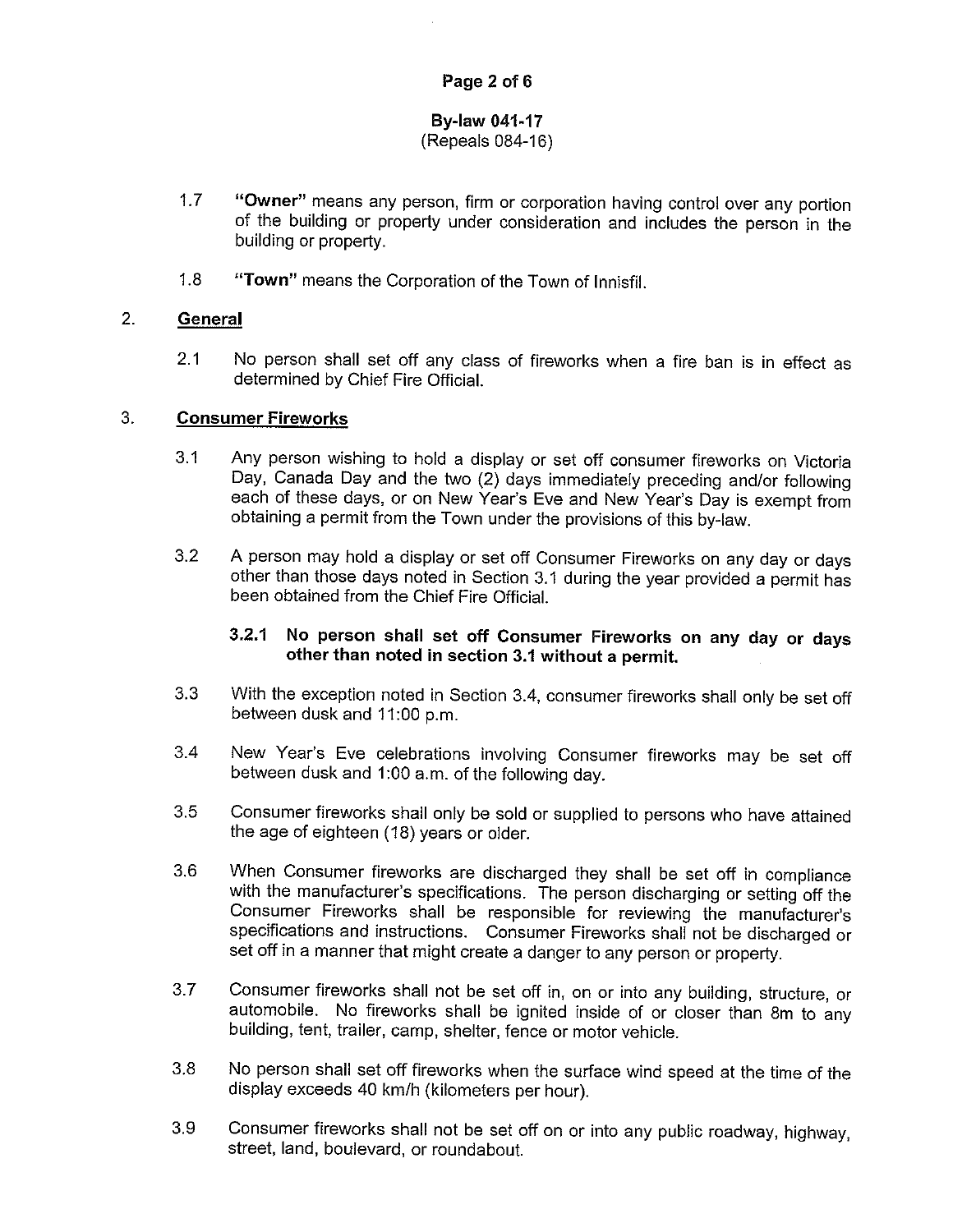# **By-law 041-17**

## (Repeals 084-16)

- 3.10 Consumer fireworks shall not be set off on or into any land used for school purposes without written consent from the Superintendant of the appropriate school board and/or their designate.
- 3.11 Consumer fireworks shall not be set off on or into any park, parkette, trail, linear park, land used for storm water management, square, other public place or any land owned by the Town or any of their boards or agencies without first having obtained permission in the form of a permit from the Chief Fire Official.
- 3.12 Consumer fireworks shall only be set off on land owned or leased by the person who is discharging the fireworks or on land where the written consent of the owner of the land has been obtained.

## 4. **Sale and Possession of Consumer Fireworks, etc.**

- 4.1 Where consumer fireworks are offered for sale by any person, the person who is causing, offering or permitting the sale or distribution of consumer fireworks shall ensure that:
	- a) the fireworks are included on the most recent list of authorized explosives as published from time to time by the Explosives Branch of the Department of Natural Resources (Canada), or its successor;
	- b) the fireworks are displayed in individual lots that do not exceed 25 kilograms in gross weight;
	- c) the fireworks are displayed in a sealed package, and locked in a secure cabinet away from any inflammable materials or goods and clearly marked as fireworks; and
	- d) the fireworks must be displayed in accordance with the *Explosives Act,*  R.S.C. 1985, c. E-17, wherein the information respecting the manufacturing, storage and use of fireworks is set out.
- 4.2 Consumer fireworks shall not be offered, caused or permitted to be sold, or sold from an outdoor stand, tent, unenclosed trailer, or motor vehicle.

## 5. **Firecrackers**

- 5.1 The sale of firecrackers is strictly prohibited.
- 5.2 Setting off firecrackers is prohibited.

## 6. **Flying Lanterns**

6.1 Setting off flying lanterns is prohibited.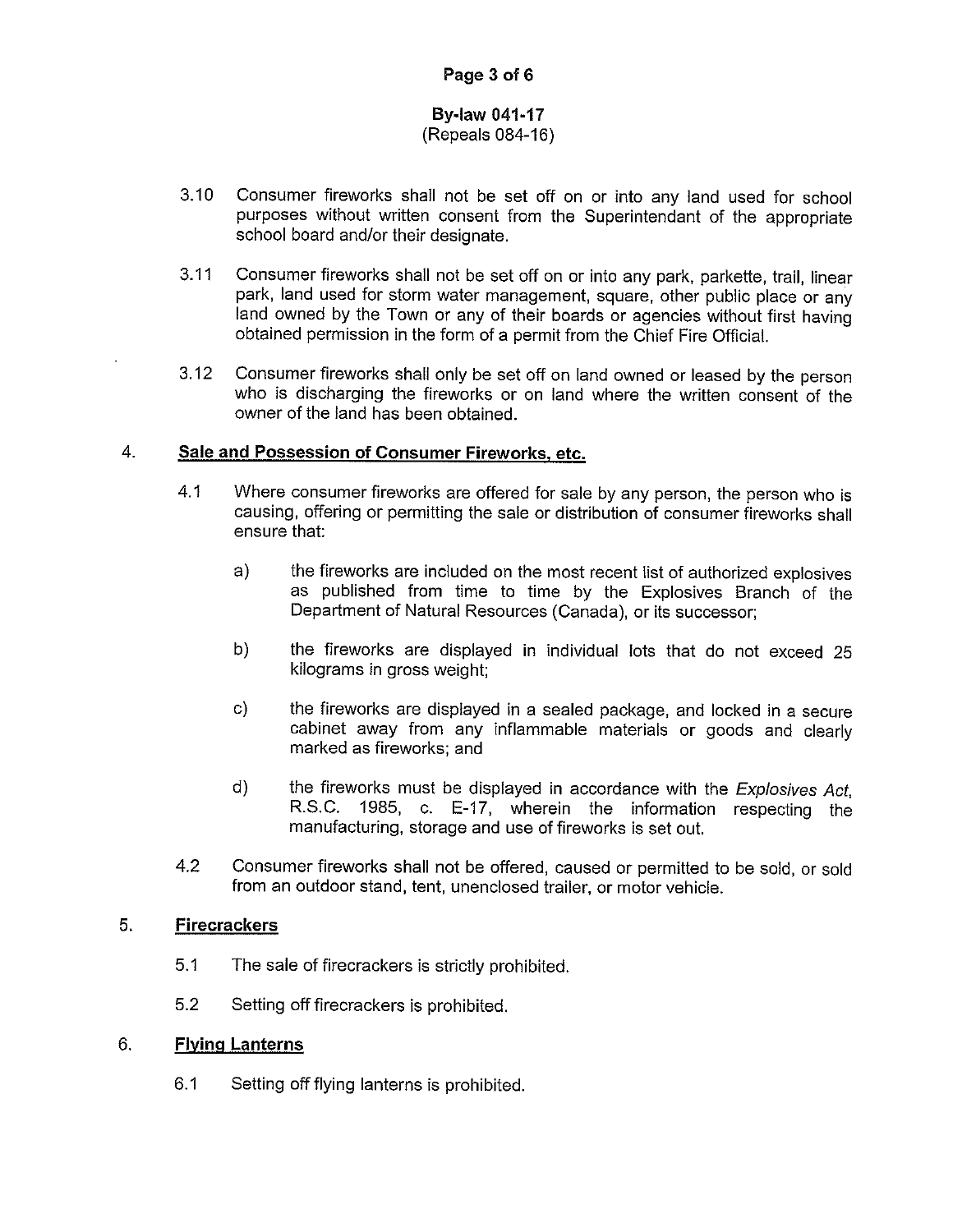# **By-law 041-17**

(Repeals 084-16)

### 7. **Display Fireworks / Pyrotechnic Special Effects**

- 7.1 Any person who intends to hold a display of or set off Display Fireworks / Pyrotechnic Special Effects is required to obtain a permit from the Chief Fire Official or his designate.
- 7.2 Only persons who hold a valid certificate, or such, issued by the Explosives Regulatory Division of Natural Resources Canada shall be designated to discharge the display fireworks provided proof of valid certificate is provided at time of request for approval.
- 7.3 Application for approval shall be submitted not less than seven (7) working days (Saturdays, Sundays, Statutory Holidays and days on which the Town's Municipal Office is closed are excluded) prior to the proposed event and shall include the following information:
	- a) A site plan drawn to approximate scale showing the direction of the proposed firing/discharge of the display fireworks, spectator viewing area, separation distances, positioning of ramps and mortars, significant ground features, public right of ways, buildings and/or structures, overhead obstructions, parking areas, etc.
	- b) A statement of intent describing the nature of the event including the time schedule of events, attendance estimates, crowd control measures, emergency responders, details on the type, size and number of display fireworks to be used, firing procedures, emergency response procedures.
	- c) Written permission from the owner of the property where the display is to be held and any neighbouring land on which debris might fall.
	- d) Proof of insurance set at a minimum of \$5 million liability insurance provided for the event whether it is held outdoors, or in an enclosed building.

#### 8. **Entry and Inspection**

- 8.1 An Officer may at any time, enter onto land or in any building for the purpose to determine whether this by-law is being complied with.
- 8.2 Every owner shall permit the Officer to inspect any land or buildings for the purposes of determining compliance with this by-law.
- 8.3 Notwithstanding any provision of this by-law, an Officer shall not enter or remain in any room or place actually being used as a dwelling, unless:
	- a) The consent of the occupier is obtained, the occupier first having been informed that the right of entry may be refused and, if refused, may only be made under the authority of a warrant issued under the Provincial Offences Act, R.S.O. 1990, c. P.33, as amended.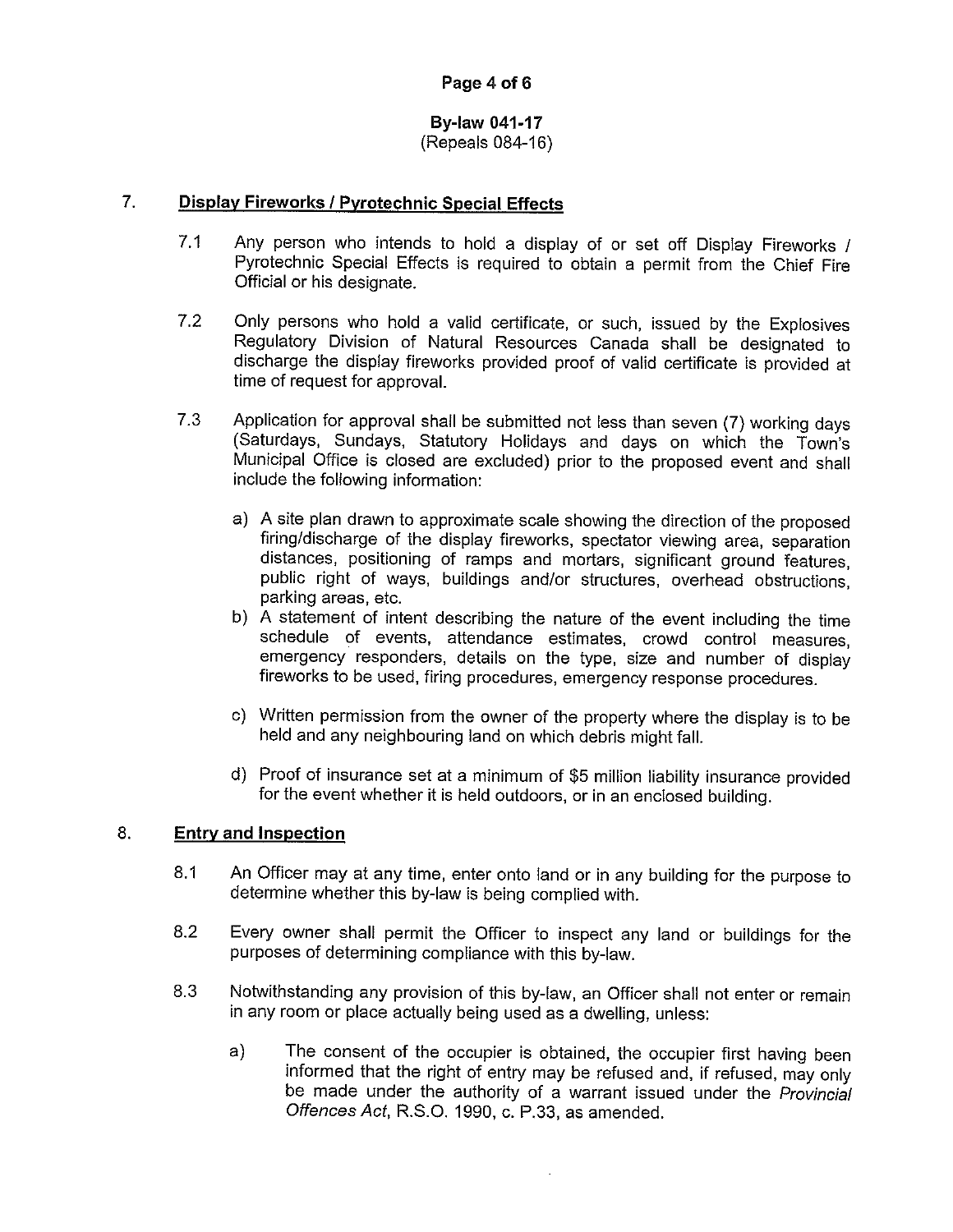## **Page 5 of 6**

# **By-law 041-17**

## (Repeals 084-16)

b) A warrant issued under the Provincial Offences Act, R.S.O. 1990, c. P.33, as amended is obtained.

#### **9. Obstruction**

**9.1 No person shall obstruct, hinder, or otherwise interfere with a Municipal Law Enforcement Officer or other duly appointed individual in the lawful carrying out of their duties and responsibilities under the provisions of this by-law.** 

## 10. **Fees**

- 10.1 The cost of obtaining a permit for the sale of fireworks or Display Fireworks shall be as set out in the Town's Fee and Charges By-law, as amended.
- 10.2 There is no permit fee to ignite Consumer Fireworks on the dates listed in article 3.1. Permit fees for Consumer fireworks that are outside the dates listed in article 3.1 shall be as set out in the Town's Fee and Charges By-law, as amended.
- 10.3 Where the Fire Department is required to attend a call to extinguish a fire that has resulted from the setting off or discharge of any fireworks, the owner shall be responsible to pay all damages or any fees as set out in the Town's Fee Schedule By-law, as amended.

#### 11. **Penalty**

11.1 Any person who contravenes any of the provisions of this by-law may be charged with an offence and upon conviction shall be liable to a fine as provided for in the Provincial Offences Act, R.S.O. 1990, c. P.33, or any amendment or successor legislation.

## 12. **Administration and Enforcement**

- 12.1 An Officer is hereby vested with the authority of enforcing the provisions of this by-law.
- 12.2 Any permit issued under this by-law may be revoked if in the opinion of the Chief Fire Official, or his designate, or the Municipal Law Enforcement Officer, the user is in contravention of this by-law.

#### 13. **Validity and Severability**

13.1 Every provision of this by-law is declared to be severability from the remainder and if any provision of this by-law shall be declared invalid by a court of competent jurisdiction such declaration shall not affect the validity of the remainder.